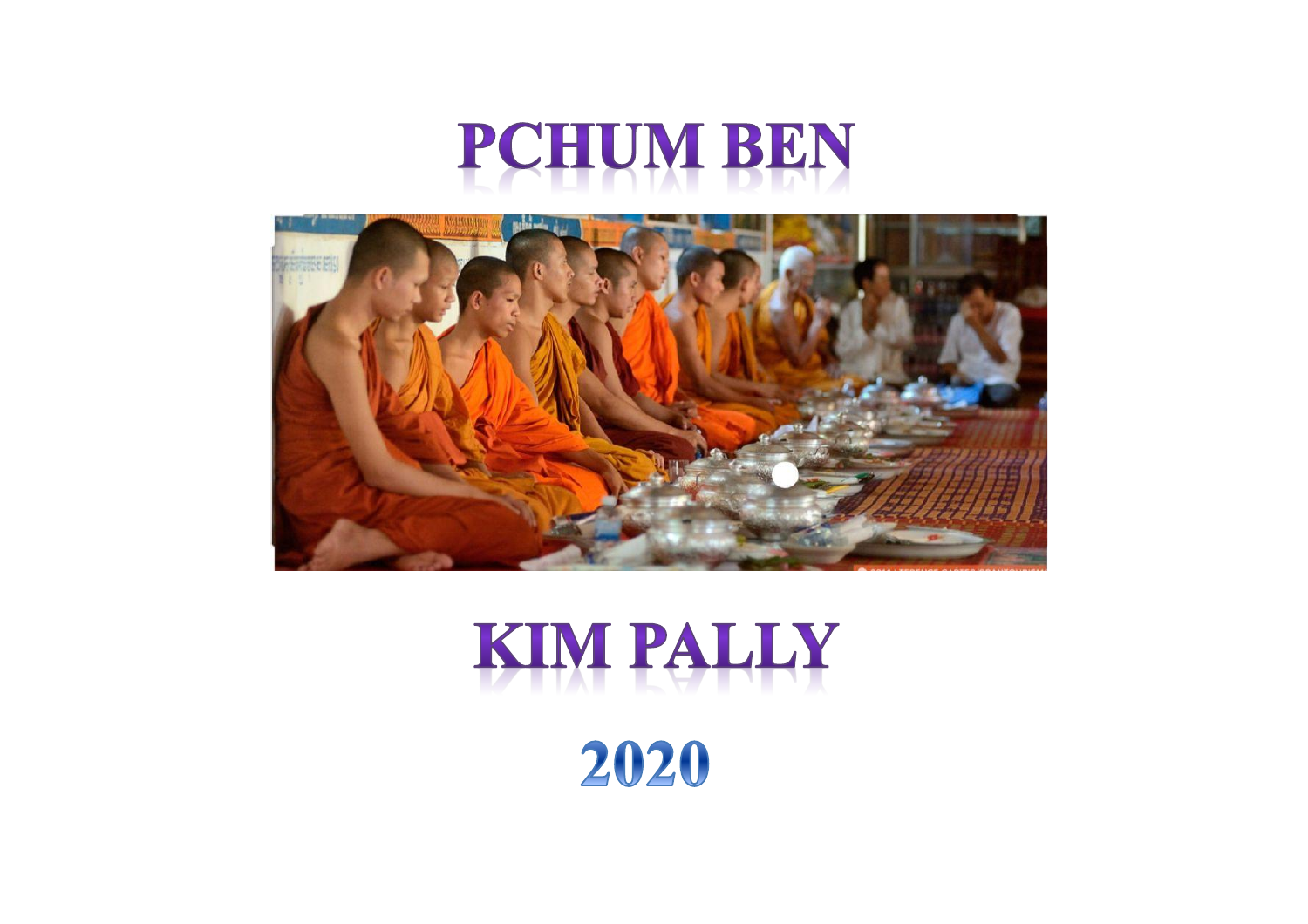

Cambodian people have a deep respect for their parents, grandparents, and ancestors. Each year in September there is a ceremony called "Pchum Ben", which combines the Khmer words "Pchum", which means "to gather together", and "Ben", a "ball of food". The ceremony takes 15 days and is a time when Cambodians honor their ancestors up to seven generations back. It is one of the most important holidays in the country. The first 14 days of Pchum Ben are called Dak Ben. It is also believed that deceased relatives will wait at the pagoda for food made by their families.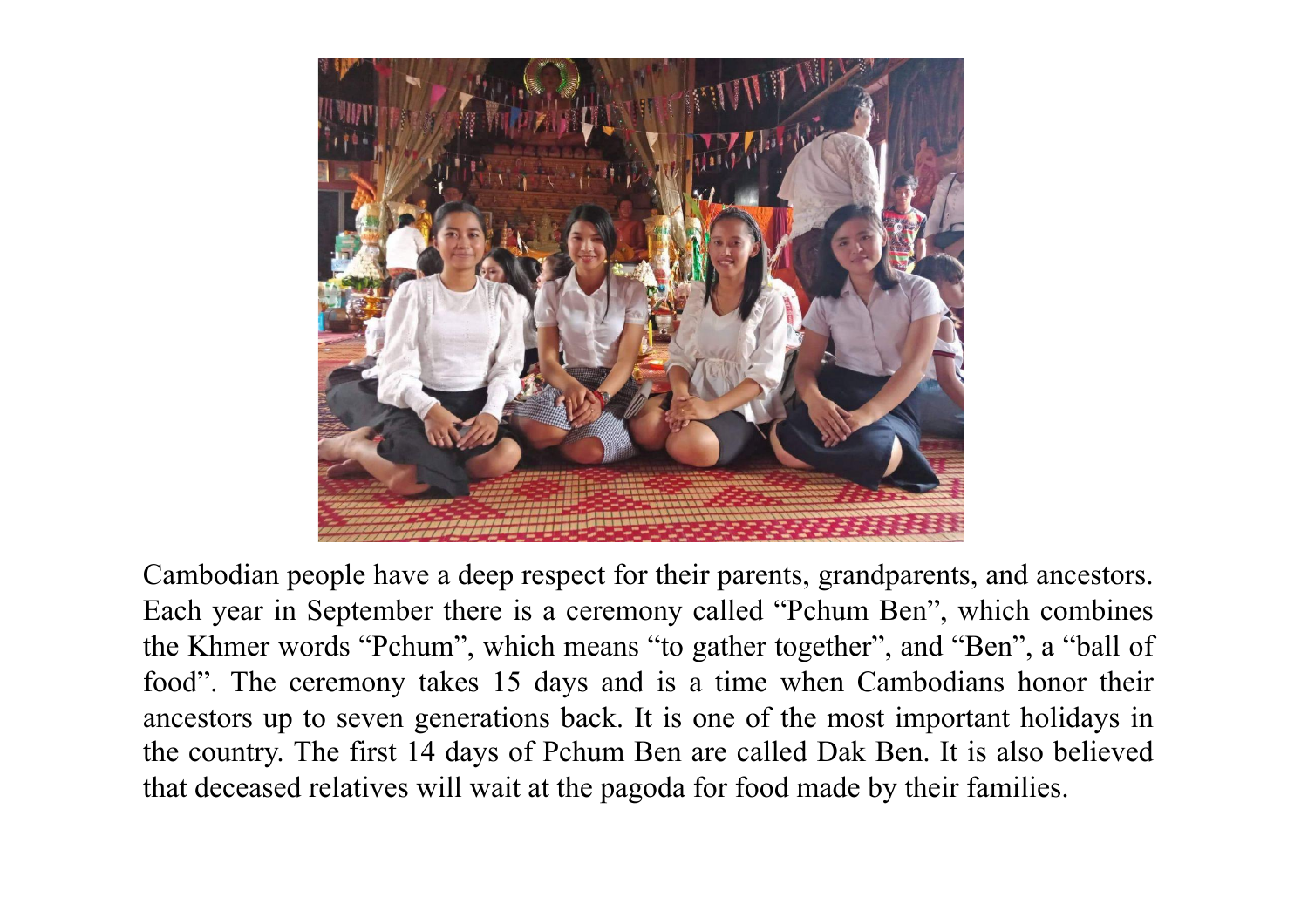

Before going to the pagoda children prepare lunch for their parents. Old people always say, "What you have at home is more powerful than the god in the pagoda. Who are the gods in your house? They are your parents." Parents are precious gods for Cambodians because they give life, take care and worry about their children. And we can say that, if we bring happiness to our parents, we have happiness in our life and our children will respect and love us in the future also.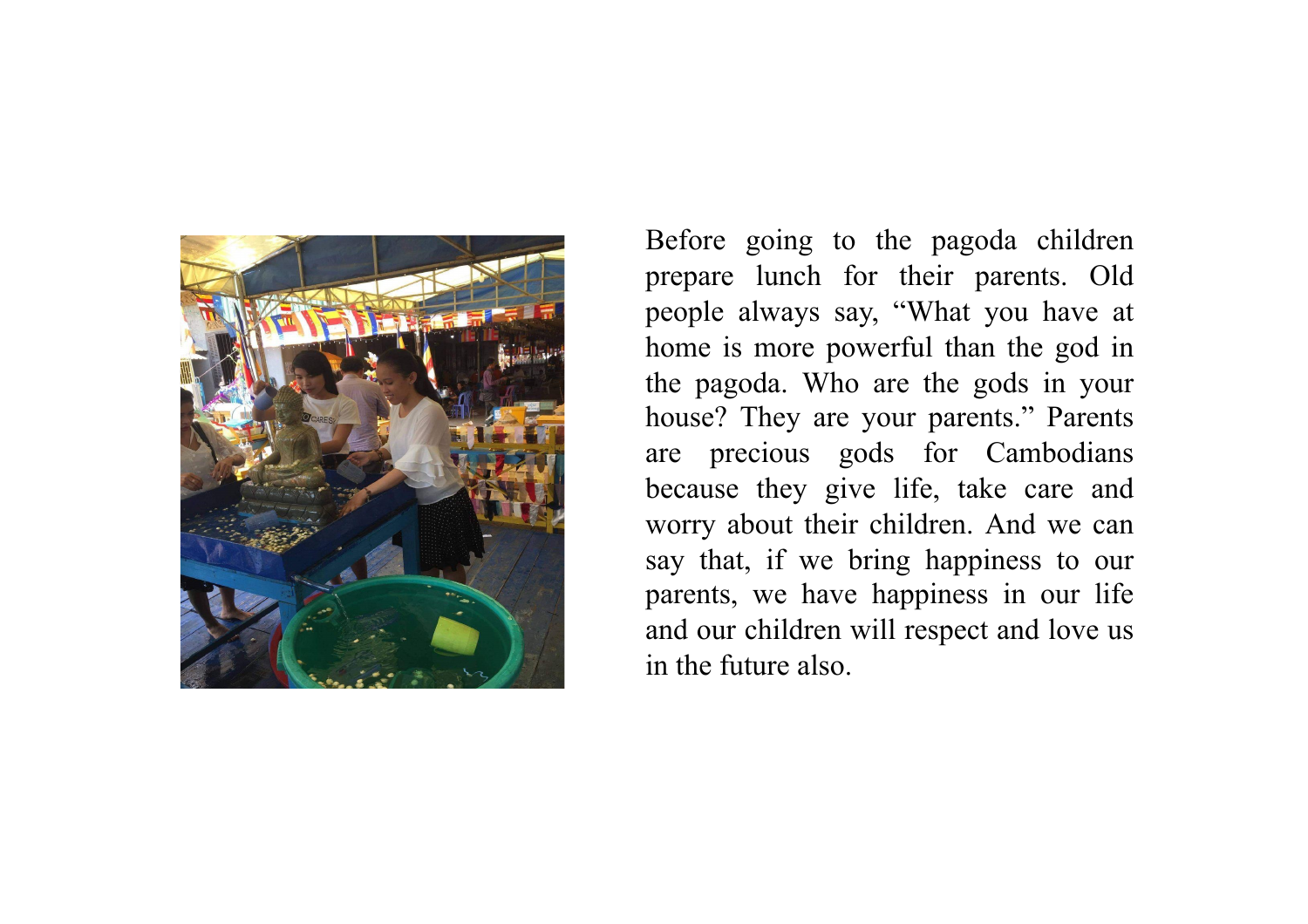

Early in the morning, around 4:00 a.m., people prepare food, fruit and rice. They make small balls of food and go to the pagoda. There they throw the balls of food just outside the temple. It is believed that some of their ancestors, those who committed sins when they were alive, cannot enter the temples, even as ghosts. And they can only eat food that is prepared by their descendants. So this food is for them. People believe that if these spirits don't see their relatives bringing food for them, they will get angry and wish their relative bad luck.